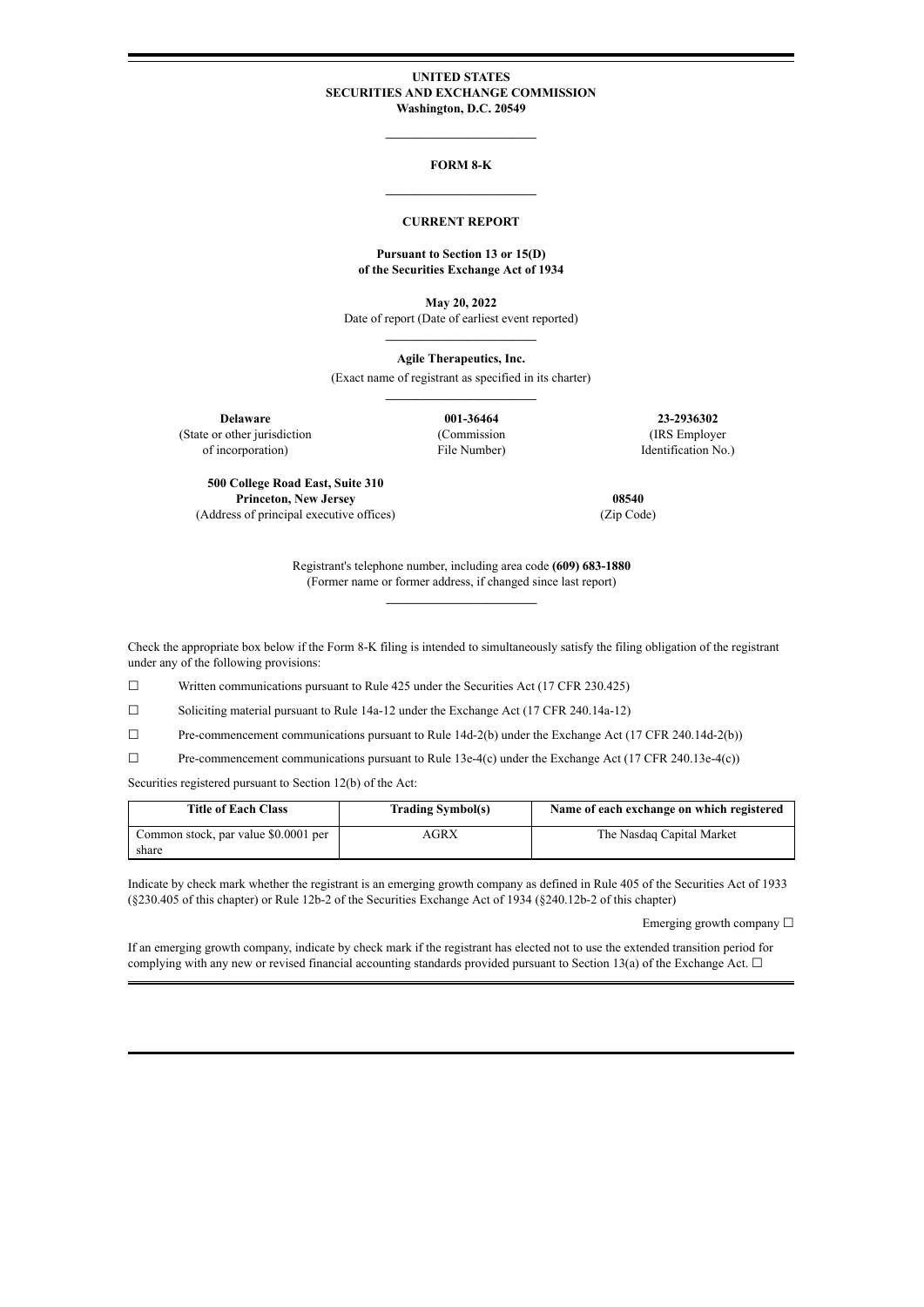### **Item 5.02. Departure of Directors or Principal Officers; Election of Directors; Appointment of Certain Officers; Compensatory Arrangements of Certain Officers.**

On May 20, 2022, Dennis P. Reilly, Chief Financial Officer of the Company, notified the Company that he will voluntarily resign from his position in order to retire. The Company expects Mr. Reilly's resignation to be effective on May 31, 2022. Mr. Reilly will not receive any severance or other compensation payments in connection with his resignation. The Company plans to work with Mr. Reilly to effect a smooth transition of his responsibilities and to appoint Jason Butch, the Company's Vice President and Chief Accounting Officer, to serve as Principal Financial Officer, in addition to his current role as Principal Accounting Officer.

### **Item 7.01. Regulation FD Disclosure.**

Based on its current performance and an on-going review of operating expenses, the Company is providing guidance indicating that it expects total cycles of Twirla® in the range of 20,000 to 22,000 in the second quarter of 2022, which represents growth of approximately 21% to 33% over the first quarter of 2022. The Company also projects operating expenses for the second quarter of 2022 in the range of \$12.5 million to \$13.5 million, which represents a 15% to 21% reduction in operating expenses over the first quarter of 2022.

In accordance with General Instructions B.2 and B.6 of Form 8-K, the information included in this Item 7.01 shall not be deemed "filed" for the purposes of Section 18 of the Securities Exchange Act of 1934, as amended (the "Exchange Act"), or otherwise subject to the liabilities of that section, nor shall it be deemed incorporated by reference into any filing made by the Company under the Exchange Act or the Securities Act of 1933, as amended, except as shall be expressly set forth by specific reference in such a filing.

### **Forward-Looking Statements**

Certain information contained in this Report may include "forward-looking statements." Our use of terms such as "predicts," "believes," "potential," "continue," "estimates," "anticipates," "expects," "plans," "intends," "may," "could," "might," "will," "should" or other words that convey uncertainty of future events or outcomes may identify these forward-looking statements.

In particular, statements regarding our planned management changes, strategy and business plans, including with respect to Twirla, projected product sales and operating expenses are examples of such forward-looking statements. Such forward-looking statements are subject to important risks and uncertainties, including, but not limited to, risks related to our ability to maintain regulatory approval of Twirla and the labeling under any approval we obtain, the ability of Corium to produce commercial supply in quantities and quality sufficient to satisfy market demand for Twirla, our ability to successfully enhance the commercialization and increase the uptake for Twirla, the size and growth of the markets for Twirla and our ability to serve those markets, regulatory and legislative developments in the United States and foreign countries, our ability to obtain and maintain intellectual property protection for Twirla and our product candidates, the effects of the ongoing COVID-19 pandemic on our commercialization efforts, clinical trials, supply chain, operations and the operations of third parties we rely on for services such as manufacturing, marketing support and sales support, as well as on our potential customer base, our ability to maintain compliance with the listing requirements of the Nasdaq Capital Market, and other factors, including general economic conditions and regulatory developments, not within the Company's control.

These factors could cause actual results and developments to be materially different from those expressed in or implied by such statements. These forward-looking statements are made only as of the date of this Report and the Company undertakes no obligation to publicly update such forward-looking statements to reflect subsequent events or circumstances. For additional information about the risks and uncertainties that may affect our business please see the factors discussed in "Risk Factors" in the Company's periodic reports filed with the SEC.